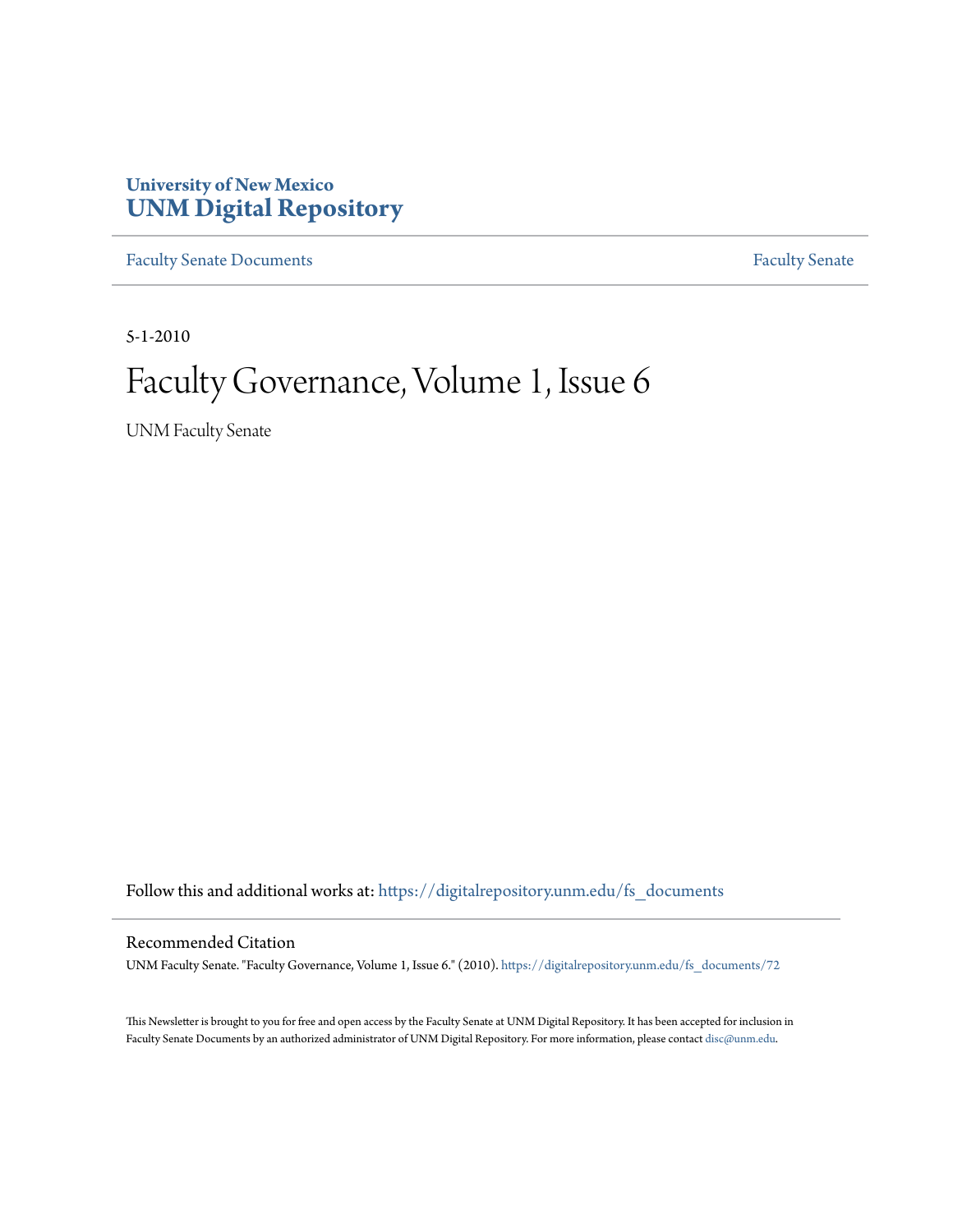# Faculty Governance

**V O L U M E 1 I S S U E 6 M A Y 2 0 1 0**



# Faculty Senate President's Report by Doug Fields

### THE UNIVERSITY of **NEW MEXICO**

| <b>INSIDE THIS</b><br>ISSUE:                         |         |
|------------------------------------------------------|---------|
| <b>Year in Review</b>                                | 1       |
| <b>Response to the</b><br>"Budget Summit"            | $2 - 3$ |
| <b>Faculty Requested</b><br><b>Special Procedure</b> | 4       |
| <b>Update From the</b><br><b>Faculty Senate and</b>  | 5-7     |
| The Year Ahead                                       | 8       |
|                                                      |         |

#### **Please note:**

Faculty Senate President Doug Fields resigned on May 5, 2010, citing lack of progress on shared governance . Much of this newsletter was written prior to his resignation.

### Year in Review

With the 2009-2010 academic year now almost at an end, and the end of my term as Faculty Senate President approaching, I have been asked to give an overview of our accomplishments, failures and current and upcoming issues that need to be addressed. As a starting point, let me review the six faculty senate statements of principle given to the administration and endorsed by faculty vote at last year's general faculty meeting.

1. The executive structure of UNM should return to a focus on academic programs. Thus, there should be two executive vice presidents – the Executive Vice President for Academic Affairs and the Executive Vice President for the Health Sciences Center. Those offices should report to the UNM President. The office of Facilities and Finance should report to those two Executive Vice Presidents. *The administration has rejected this recommenda-*

*tion outright.* 

2. Currently only the faculty and Deans are regularly evaluated by both those they serve and their supervisors. That culture of "360 degree" evaluation should extend through the upper administration and the board of regents.

*As of this writing, we have received no request for evaluations of any upper administration. Last year, there was a request made with one week notice.*

3. The center of policy development, implementation, and budget design needs to rest with the Deans and Department Chairs.

*This is a difficult point to quantify, and I will leave it up to the reader to judge the progress on this front.*

4. The Executive Vice President for Academic Affairs or a main campus faculty delegate and the Executive Vice President for the Health Sciences Center or an HSC faculty delegate should be voting members of the BOR Facilities and Finance Committee.

*This recommendation has been implemented*.

5. All searches for tenure-track faculty, Deans, Associate Vice Presidents and above should be national while encouraging applications from qualified members of the UNM community. (This would not

apply to temporary positions, such as Chairs in some departments, that are filled on a rotational basis from within the UNM community).

6. UNM should establish an annual report of Faculty Retention and Loss that will clearly present numbers and types of faculty gained and lost by each department. Reasons for losses should be included as well as the details of vacant positions waiting to be filled within each Department. *This has not been implemented. We continue to struggle to understand the current and past state of affairs with regard to numbers and nature of faculty on campus.*

Additionally, at the general faculty meeting, we asked for an audit (really a performance audit) of I&G funds.

*This has been finally completed (see page 4). Although the final product is underwhelming, rather than fighting over what has been done or not done, I would like to move forward, using the general template of the special procedures, but including all sources of revenue (not just I&G). This could be accomplished in our Faculty Senate Budget Committee, with administration's cooperation and assistance.*

More recently, the Legislative Finance Committee (LFC) is in the process of gathering data for a performance audit of both UNM and NMSU. As a part of that complete review, staffers from the LFC have been attending Board of Regent's meetings, including our "Budget Summit". I was asked to give my comments on the "Budget Summit" and include them on page 2.

The Faculty Senate has also been trying to understand how to best structure itself to serve the university by giving the faculty voice in a responsive, deliberative manner. We have created a structure task force that has initiated a Health Science Center Council (see page 6) and is working on better organizing the academic mission of the senate.

Finally, I want to thank you for your support during my term, and ask that you all stand behind Richard Wood, our next FS President. Rich reviews what is on our plate this coming year on page 8.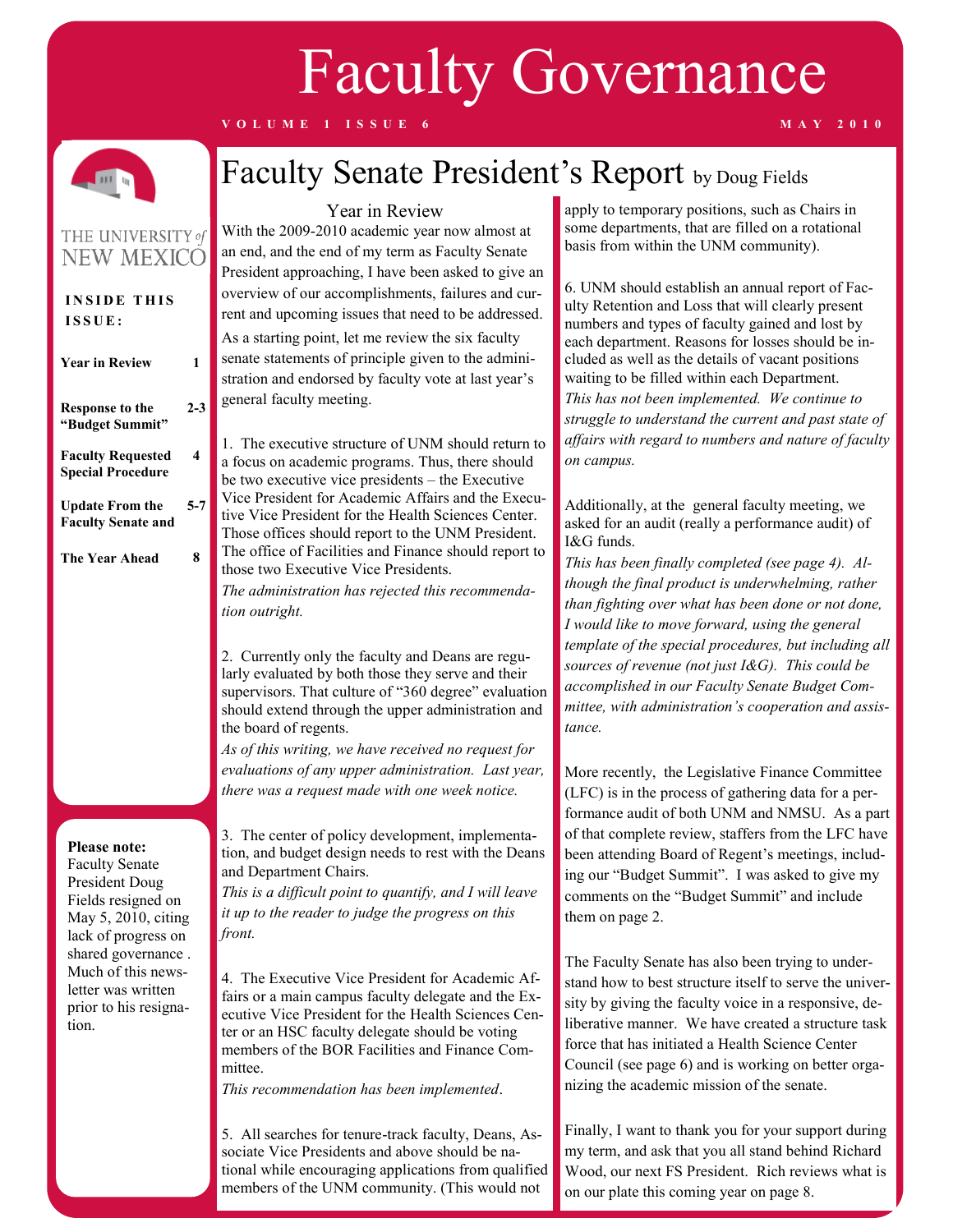### Response to the "Budget Summit" by Doug Fields

The New Mexico Legislative Finance Committee (LFC) is doing a performance audit on both UNM and NMSU as part of their normal oversight of state entities. As a part of this review, they were in attendance at the recent Board of Regents meeting which included the "Budget Summit". The staff of the LFC asked for my comments on this meeting. Below is a slightly modified version of the letter I sent to them:

#### *Modified version of April 12, 2010 letter to the Legislative Finance Committee from Doug Fields*

 We have witnessed a 3.2% decrease in main campus tenure/tenure track lines over the last ten years, a period during which the main campus student body has grown by 8.7% and student credit hour production has increased by 19.5% (32% in the large College of Arts & Sciences). The same decade witnessed a 120% increase in administrative costs and more than a 50% increase in the intercollegiate athletic budget. In a slightly shorter period for which we have data (2001-2009), the tuition paid by students rose about 50% on main campus and from 53% to 120% in the professional schools, and state appropriations increased by more than 21%. Together, these trends have a clear impact on excellence in the undergraduate and graduate educational missions, on faculty workloads, and on the ability to sustain the cutting-edge research needed to make New Mexico a scientifically, technologically, culturally desirable place for the investment that drives economic development in our knowledge economy.

 The faculty at UNM see the consequences of these trends every day: In increased student/advisor ratios (770 to 1 in 2009); increased student/faculty ratios (increased from 14:1 in 1999 to 21:1 in 2009 excluding part-time instructors and other non-tenure-track instructors); the high percentage of classes (45%) taught by these part‑time faculty; and dramatic faculty losses in History, Math and Statistics, Chemistry, Spanish & Portuguese, and other departments crucial to UNM's mission that have lost one-quarter to one-third of their tenure/tenure track lines.

 We recognize that UNM has in recent months moved to address some of the above trends (most convincingly in hiring more student advisors). And in the 2009 budget rescissions, a good-faith effort was made to protect the academic mission, with significant results in holding back further declines. But these efforts do nothing to change the picture of declining investment in the academic "side of the house." So if my comments here seem less than generous regarding the "Budget Summit," the explanation is to be found in this context, not in any hostility toward the

University, its Administration, nor the Regents. We care enormously for this institution, for our students, and for the State of New Mexico, and so bring passion to searching for solutions to our problems.

There are two features of the "Budget Summit" on which we would like to comment: Process and Content. We first address the process that led up to the April 2 Board meeting, as well as the meeting itself, including why we always use quotes when referring to a "Budget Summit".

While the term "Budget Summit" evokes a feeling of cooperative decision-making, the process that we just endured was nothing of the sort. We have been told that before the arrival of our current president, the constituent groups would actually meet together and work out budget solutions that would best address the needs of the university to meet its core missions. The current administration has rejected this concept in favor of a preferred top-down style of management, deciding out of public scrutiny what will happen, and then "communicating" this to the "employees" of the university.

The "Budget Summit" is a case study in this management style. Although packaged as a consultative process, its substance carried a veneer of consultation while the substantive discussions happened elsewhere (or perhaps were not held at all). Approximately one month before the April 2 BoR meeting, President Schmidly discussed with Faculty Senate OPS the idea of forming a President's Strategic Advisory Team (PSAT) to address the looming budget issues and formulate cost containment strategies. We agreed to the idea of faculty, staff and administration coming together to solve budget issues, but asked that the team report in parallel to the President, the Faculty Senate and Staff Council. President Schmidly rejected that idea, and formed the group as an advisory group reporting to him alone.

The PSAT functioned well, from accounts given from both faculty and administrators (there was, unfortunately, little representation from staff on the team). However, President Schmidly only chose a few of the cost containment strategies from the PSAT, giving deference to those from his Executive VP for Administration.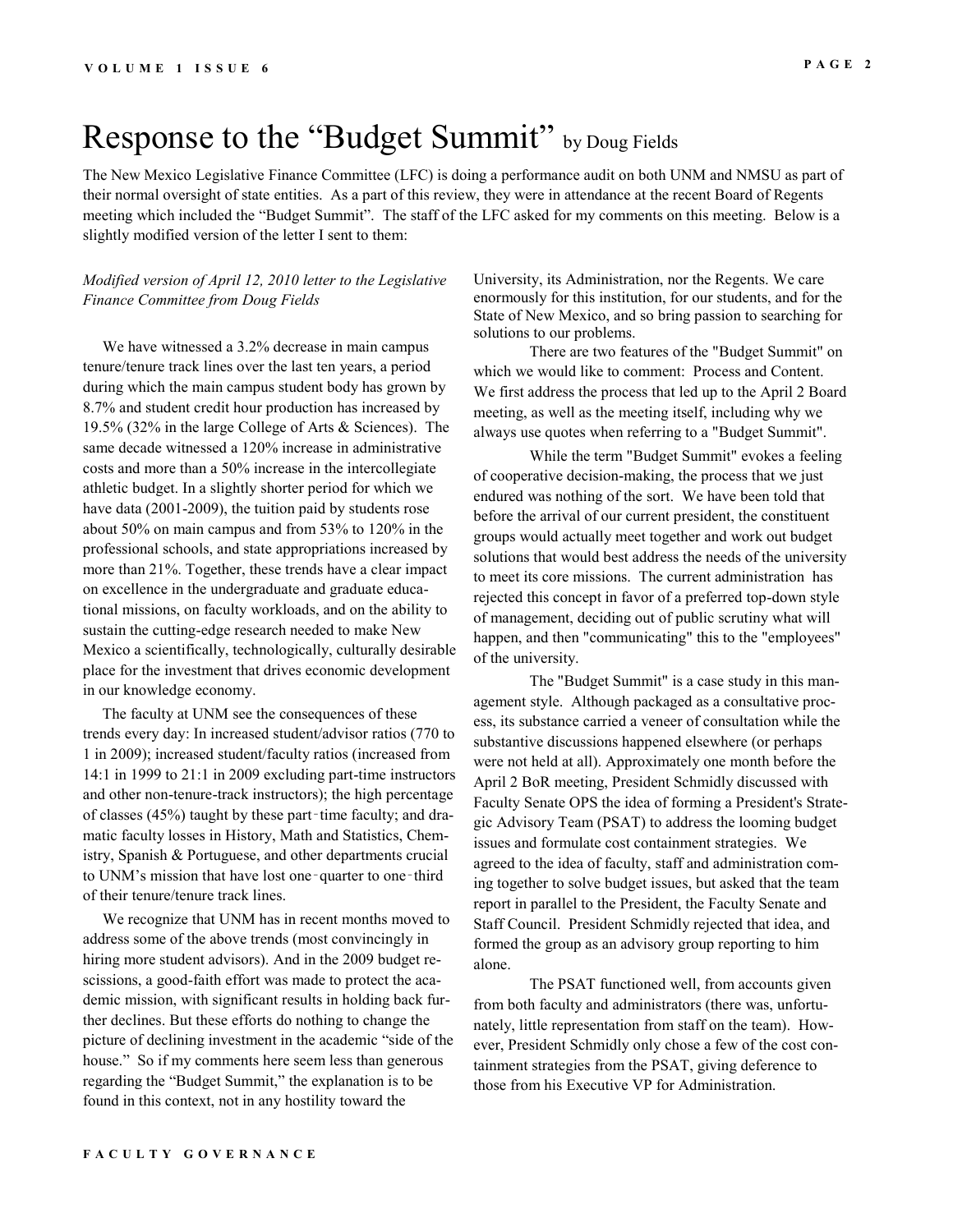### Response to the "Budget Summit" *continued*

 He presented his selection of "cost containment measures" to Faculty Senate leadership shortly before the April 2 meeting. In that presentation, he made the pitch that all nonteaching units would take a 10% cut in budget, including a \$90K reduction in I&G to athletics. What he did not present to us was his proposed increases in student fees that would restore the athletics budget and more.

 He also did not present to us the effects of the implementation of several "cost containment" strategies. For instance, a reduction is being made in the Provost's office budget because of the assumed 1% reduction in cost of "Procurement, Purchasing and Housekeeping". The recommendations list this as a "Captured" savings, which, as defined on page 51 of the document, means that it would be transparent to the units (no cost savings), but would be captured in the Accounts Payable Department for reallocation, presumably back to the academic departments for mission centric purposes. However, the majority of this \$750k is now being applied as a harvest from the academic units. This is completely counter to how this was sold to the faculty senate leadership.

 In summary, the process was not only non-inclusive, it was secretive at best. Now, let's turn to the content of the decisions made at the April 2 Board of Regents meeting. Despite the rhetoric of "Strengthening Core Mission" of the university through \$1.5M in "New Faculty for Enrollment Growth" and \$0.5M for "Advising", the reality in the Provost's office is that more students will be taught more credit hours with approximately \$1M less money. That is because Academics has been asked to "cost contain" approximately \$3M this next fiscal year, making the new \$2M insufficient to even maintain the current (and overstretched) budget.

 One might make the argument that this is the new reality given the current economic situation, but then one would have to explain the ever-increasing budgets of non academic units. For instance, although the Student Fee Review Board (SFRB) heard a request from athletics to keep their portion of funding constant (at \$1.5M), no request for additional funds were made through that board, and the board decided on a slight decrease in their funding from student fees. However, the administration went around the SFRB by asking the BoR directly for a \$20 increase in fees to athletics (which would have represented a \$.4M increase). The BoR only approved a \$10 increase, but, at the same time approved a \$24 Facility fee increase.

 This Facility fee was advertised in the "Budget Summit" presentation as going towards payment of the debt service on the 2007 series bonds "for upgrades to academic facilities". The 2007 series has been assigned to be used for: Hodgin Hall renovation (\$3M), Former Architecture building (\$2.1M), Dental Residency Facilities (\$2M), UNM signage (\$2M), and the Pit renovation (\$20M) among others. While I understand that even the Health Science Center may soon go through tough times, I'm guessing that the lack of revenue to cover these bonds cannot be traced to North Campus. Rather, the increased student facilities fees are a way to cover the lack of revenue from auxiliaries such as athletics.

 In case these budget complexities obscure the point, let us be clear: The money to academics is decreasing this year by about \$1M dollars, while at the same time the money being allocated (either directly to, or as a relief for debt) to the athletic department is increasing by approximately the same dollar amount. As an exclamation mark on this point, the April 3 edition of the Albuquerque Journal had two main articles on the front page: the news of the increasing tuition and fees, and an article on the new contract for the UNM basketball coach (it failed to cover the two new football coach hires). So, rhetoric aside, the content of the decisions made at the "Budget Summit" continue the trend of spending priorities which we have seen in the recent past. The faculty believe that continuing these trends will diminish the quality of research, teaching and service which we can deliver for the benefit of the state and its current and future citizens.

 In summary, because of the way that preparations for the "Budget Summit" were handled and the refusal of the Administration to face squarely the fact of declining investment in our academic mission, the "Budget Summit" itself failed in its presumptive aim: to create a path forward through our fiscal challenges, a path widely perceived as producing fairly shared sacrifice and wise spending that protects the State of New Mexico's future.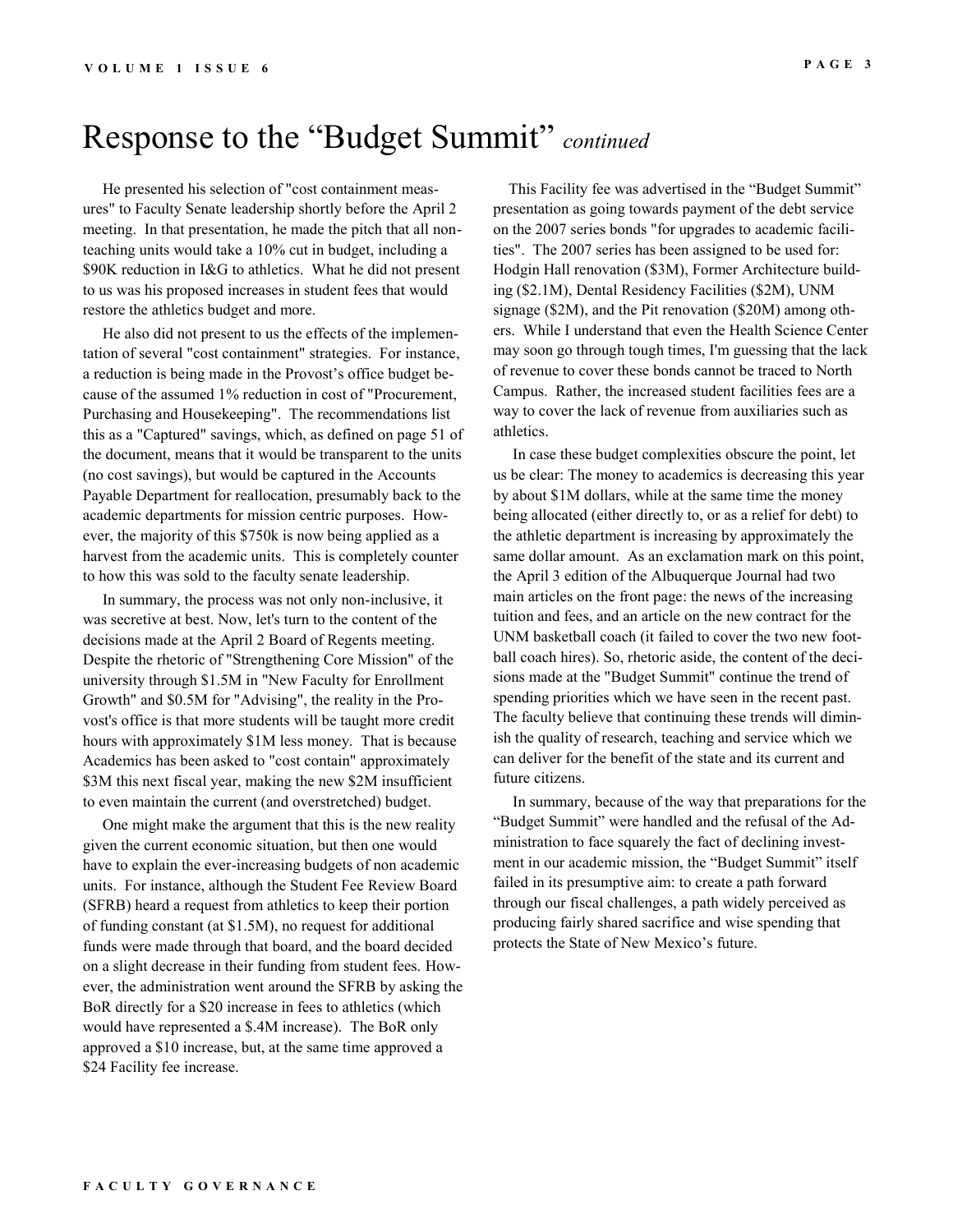### Faculty Requested Special Procedure

In February 2009 at a general faculty meeting, the UNM Faculty passed the following resolution:

*Whereas, it is in the best interest of the University of New Mexico to understand how its resources were used to further its mission; and* 

*Whereas, transparency in decision-making allows organizations to make better decisions through deliberations;* 

*Therefore, be it resolved that the faculty of the University of New Mexico requests an immediate independent, external audit be conducted by a firm chosen by the State Auditor and approved by the President of the Faculty Senate.* 

This audit is to establish where the following funds have been spent since 2003:

- Increases in I&G funding
- Captured F&A funds from sponsored research
- Funds trimmed from end-of-year balances or
- Other balances held by units within the University;
- and how financing of construction of the Rio Rancho campus will impact I&G budgets in fiscal years 2010 and 2011.

The Agreed-Upon Procedures audit has now been finished and the results made available. We intend to ask the Faculty Senate Budget Committee to digest those results rather thoroughly and report back to the Faculty Senate regarding insights gained and findings to be pursued.

## Intellectual Property Policy Update

At its April, 27<sup>th</sup> meeting, the Faculty Senate approved revisions to the University's Intellectual Property Policy. The purpose of the revisions is to assess and bring the policy into alignment with current practice, clarify roles in the commercialization process, and streamline the ownership appeal procedure. The Research Policy Committee's Intellectual Property Policy Subcommittee facilitated the discussions with stakeholders from Main Campus, Health Sciences Center and STC.UNM. The revisions will be brought to the Board of Regents for consideration for approval. Special thanks go to the following subcommittee members/participants:

Sherri Burr, Law School Doug Fields, Faculty Senate President, Physics Astronomy Michele Huff, Office of University Counsel Lisa Kuuttila, STC.UNM Richard Mertz, Office of University Counsel Hugh Smyth, College of Pharmacy Ana Andzic Tomlinson, formerly of the Office of University Counsel Craig White, Anderson School of Management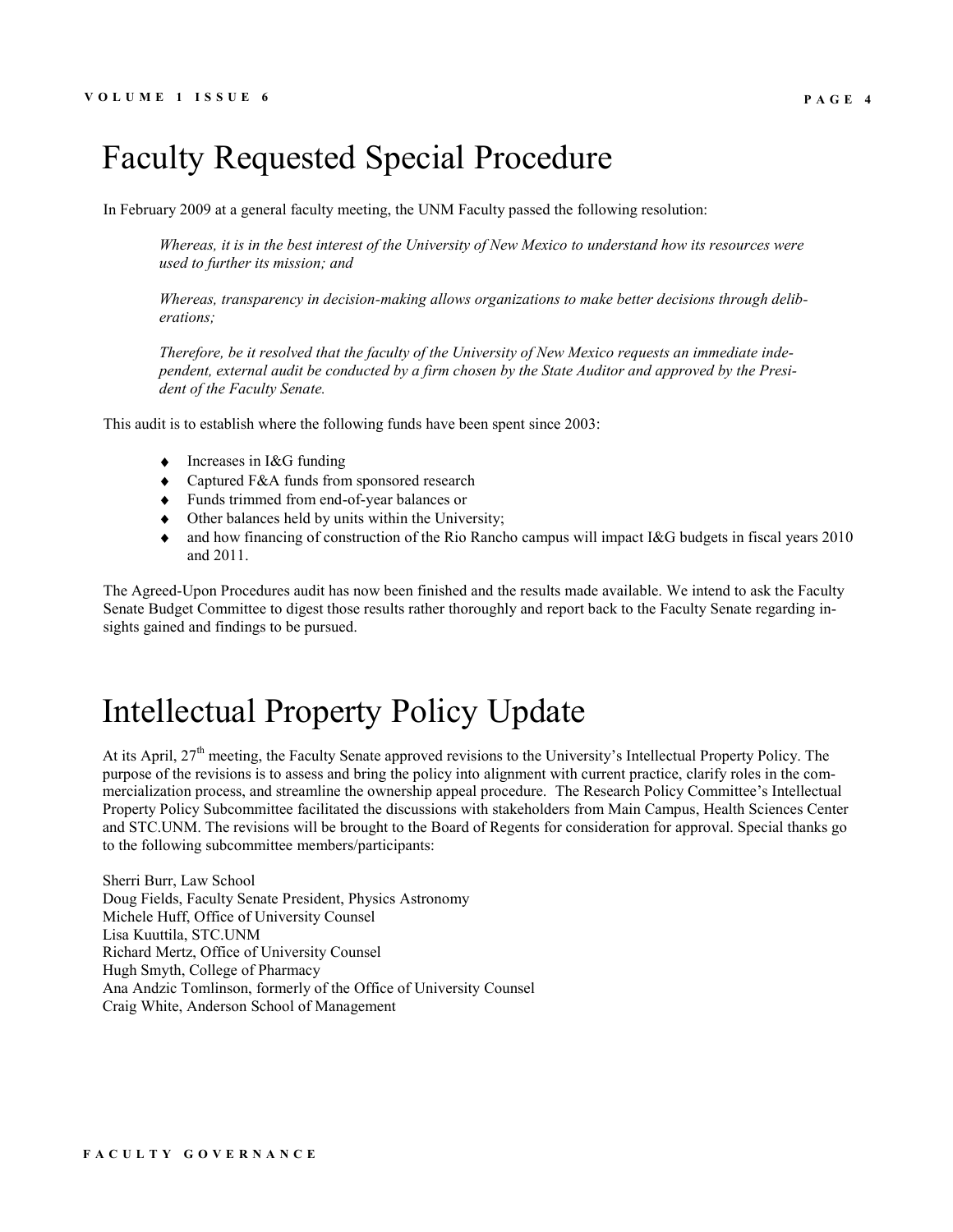### Updates from the Faculty Senate

#### **Health Sciences Center Council**

#### **Introduction**

In 2009 the University of New Mexico Faculty Senate Operations Committee created a Task Force on Structure to form a proposal for restructuring the Faculty Senate to be more responsive and flexible to the needs of the faculty, administration and the University as a whole. The hope was that this would facilitate and improve the role and visibility of faculty in shared governance. The task force proposed building "umbrella" structures or Councils, to be led by elected faculty leaders. These Councils would have broad authority, within their domain, to make operational decisions in collaboration with the Faculty Senate and Administration.

The Faculty Senate approved the **Health Sciences Center Council** as a one-year pilot project on March 23, 2010.

#### **Statement of Purpose**

The purpose of the HSC Council pilot project is to:

- Evaluate whether an HSC Council can be an effective mechanism to conduct Faculty Senate business related to the HSC.
- Enhance the role and visibility of HSC faculty in shared governance.

#### **Function of the HSC Council**

The HSC Council pilot project will perform the following functions

- Discuss HSC-specific policies, procedures, and issues in all areas, including but not limited to: organizational structure, financial issues, and educational, clinical, and research matters that affect HSC faculties and programs.
- Provide recommendations and/or advice to HSC Leadership and Faculty Senate Leadership on matters of importance to HSC faculty
- Form sub-committees and *ad hoc* committees as needed to conduct Council business.
- Consider and recommend on the following academic concerns of the HSC  $\blacksquare$
- New units or programs within the HSC in conformity with the Faculty Handbook Policy A88: "Policy and Procedure for New Units and Interdisciplinary Reorganization of Academic and Research Units at the University of New Mexico".
- Other changes that directly affect HSC faculty members and HSC academic needs
- Develop in collaboration with the Faculty Senate Curricula Committee, the Undergraduate Committee and the Graduate Committee, mechanisms to expedite approval processes for
- New courses taught by HSC components or educational programs
- Curricular changes within HSC educational programs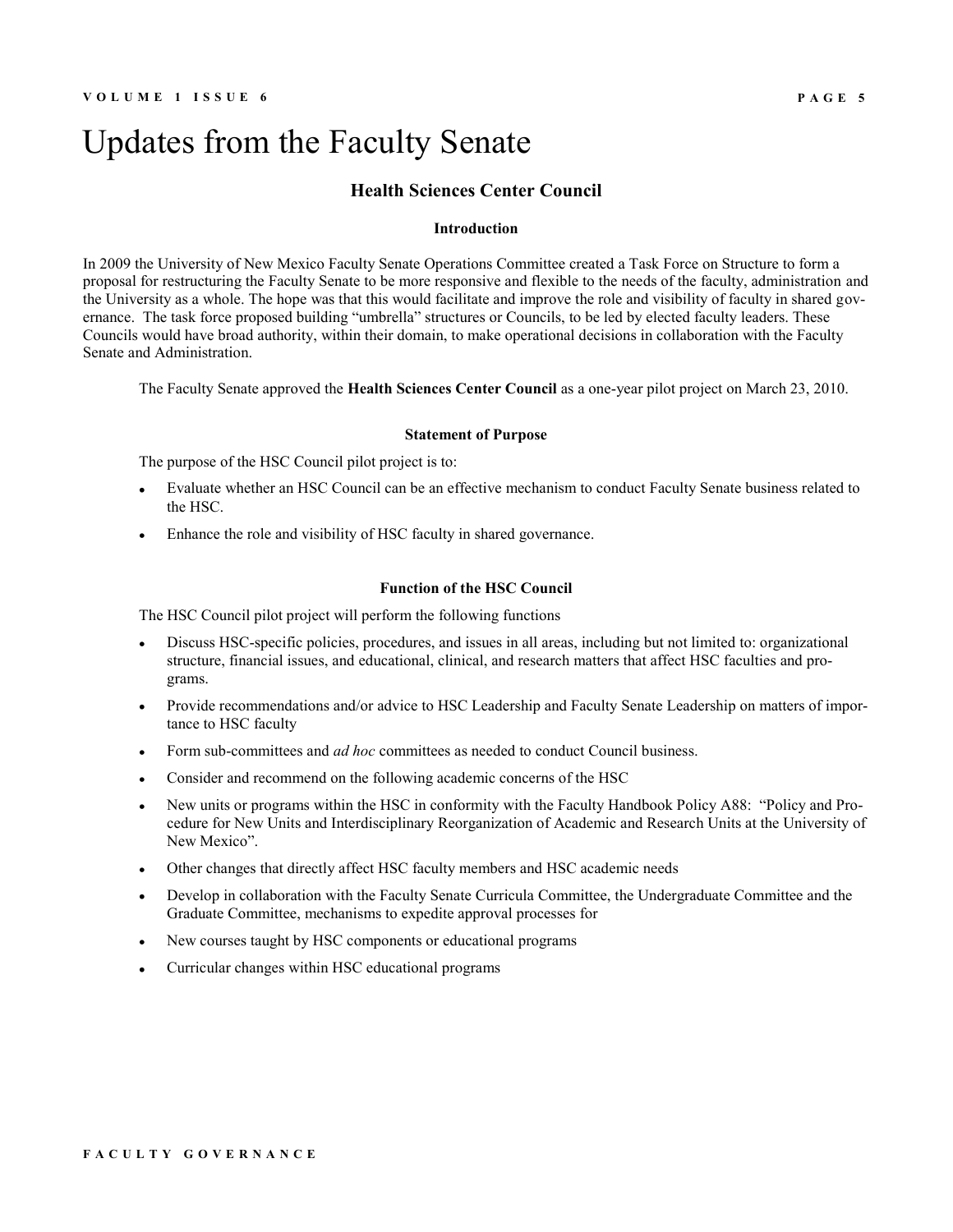### Update from the Faculty Senate *Continued*

#### **Faculty Workload Issues**

The present Policies C100 and C110 of the Faculty Handbook are out-of-date and do not really describe the situation at UNM with regards to our academic focus. The policies date back to 1978. These particular policies are among a very few where the Regents have no statutory authority for change, although they typically are provided a report from the Provost on workload issues every semester. The current tone of the two policies is that teaching is our primary mission. While teaching is still a very strong component of our mission, we are now a Carnegie I Research Institution, where research and other creative scholarly pursuits are just as important. Many of our units don't have faculty who teach 9 credits per semester in the traditional classroom mode. Much of our teaching now is in smaller, more informal research and scholarly groups of students and faculty. And it is common for some faculty to be released from some of their traditional teaching to engage with students in research and scholarly activities. For example, some faculty focus on individual students in musical, research, or clinical settings.

While generality in a policy to cover workload is desirable so that it can apply broadly across campus, we feel the tone of the policies should be changed to reflect the change in UNM from a primarily teaching institution in 1978 to a more complex research institution in 2010. The OPS committee, in conjunction with the Policy and Research and Teaching committees, is drafting some changes to the two policies this summer. After considerable coordination with various groups of administrators and faculty on campus, OPS will get general faculty input prior to asking the Senate to consider any changes.

Any changes in the policies will provide for individual units to have control over how they would interpret broad workload guidelines for their particular unique situation. Inputs on this policy are being solicited from faculty by the OPS committee now.

#### **Regent Engagement**

The OPS Committee has engaged in one-on-one conversations with many of the Regents this Spring, and hopes to talk with the others in the coming weeks. The purpose of these discussions is to provide the Regents with more in-depth understanding of academic matters on campus than they normally get in their formal meetings on campus each year, and for faculty leaders to better understand the Regents' point of view as those legally responsible for the university. Faculty in leadership positions (Operations Committee, Committee on Governance, and the Chairpersons of FS committees) are invited to attend these informal gatherings. We hope that the discussions between faculty and individual Regents will be fruitful in providing the Regents with a more complete picture of what faculty do, part of our long-term goal to improve shared governance on campus.

#### **On HLC Accreditation and the Faculty Commission on University Governance**

Background: At the time of the University's ten-year accreditation review in 2009, the Higher Learning Commission report identified problems in university governance at UNM (see http://www.unm.edu/~accred/2009ReportOfAVisit.html – especially pp. 3-5 of "Advancement Report" and p. 27 of the "Assurance Report"). The HLC asks for a report in 2011, and states that "the monitoring report shall incorporate actions such as but not limited to: a) a reinstatement of orientation sessions for the Board of Regents including protocols of policy management and best practices for board membership, b) revised budgetary process(es) to ensure that the strategic and academic goals of the university are the basis for the fiscal planning and c) defined and validated means by which deans, department chairs, faculty and staff are engaged in mission critical decisions of the university." Finally, the HLC says in closing: "If incremental progress cannot be documented by the report due date, the Commission will immediately convene a Focused Visit or may shorten the time for the next comprehensive visit." In 2011, the administration thus must submit to the HLC a report on the state of governance in the University.

At the November 2009 General Faculty Meeting, the faculty passed a resolution with the following language: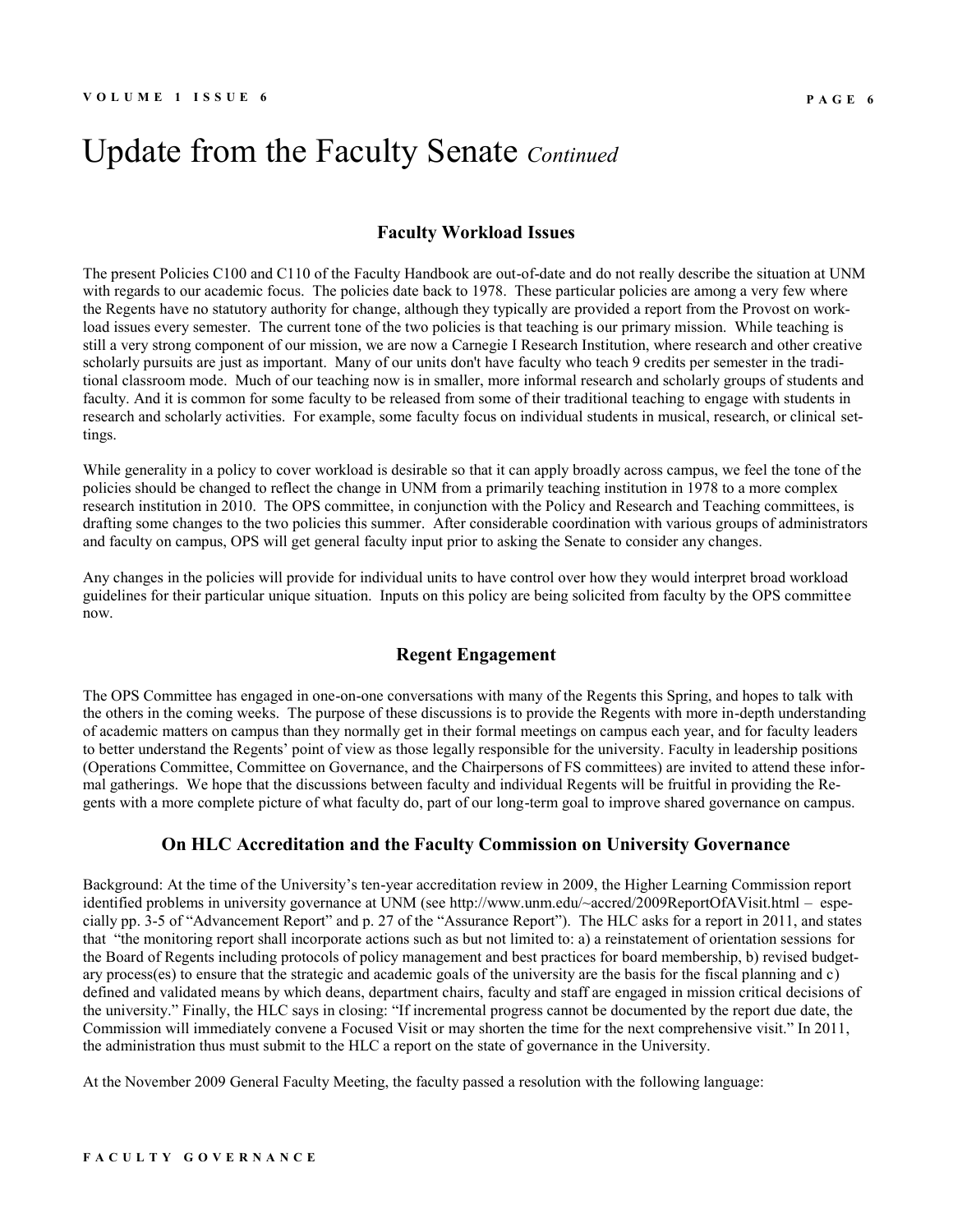# Update from the Faculty Senate *continued*

*"...Therefore be it resolved that the Faculty of The University of New Mexico hereby request that the President-Elect of the Faculty Senate convene a Faculty Commission on Shared Governance to write a faculty report to the Higher Learning Commission by January 2011 assessing the steps taken to reinforce shared governance at the University, and their outcomes as of that time.* 

*Be it further resolved that said Commission should include the President and President-Elect of the Faculty Senate; at least one other member of the Faculty Senate; two members of the Committee on Governance; and three other faculty members chosen for their understanding of and commitment to the mission of The University of New Mexico; and that the overall Commission reasonably reflect the diversity of disciplines and backgrounds represented within the UNM faculty."*

In response to this petition, we are constituting a Faculty Commission on Shared Governance made up of the members shown below. The Commission will monitor progress on university governance and draft a report to the Higher Learning Commission in Spring 2011.

#### Faculty Senate

Pamela Lutgen-Sandvik Arts & Sciences

#### Three faculty members:

| Claudia B. Isaac       | Architecture $&$ Planning             |
|------------------------|---------------------------------------|
| Chaouki Abdallah       | Engineering                           |
| Manuel Garcia y Griego | Southwest Hispanic Research Institute |

Two members of Committee On Governance:

| Ursula Shepherd       | Committee on Governance |                       |  |
|-----------------------|-------------------------|-----------------------|--|
| <b>Timothy Lowrey</b> | Committee on Governance |                       |  |
| FS President-Elect:   | Richard Wood            | <b>Faculty Senate</b> |  |
| HSC member:           | To be announced         | HSC.                  |  |

## **Special Note**

I want to thank everyone in the Faculty Senate and in the Operations Committee for their continued tireless efforts for the betterment of the university, and for the kind words of support I've received over the last few days. I remain passionate about our potential, and look forward to working with my colleagues again in the future.

Doug